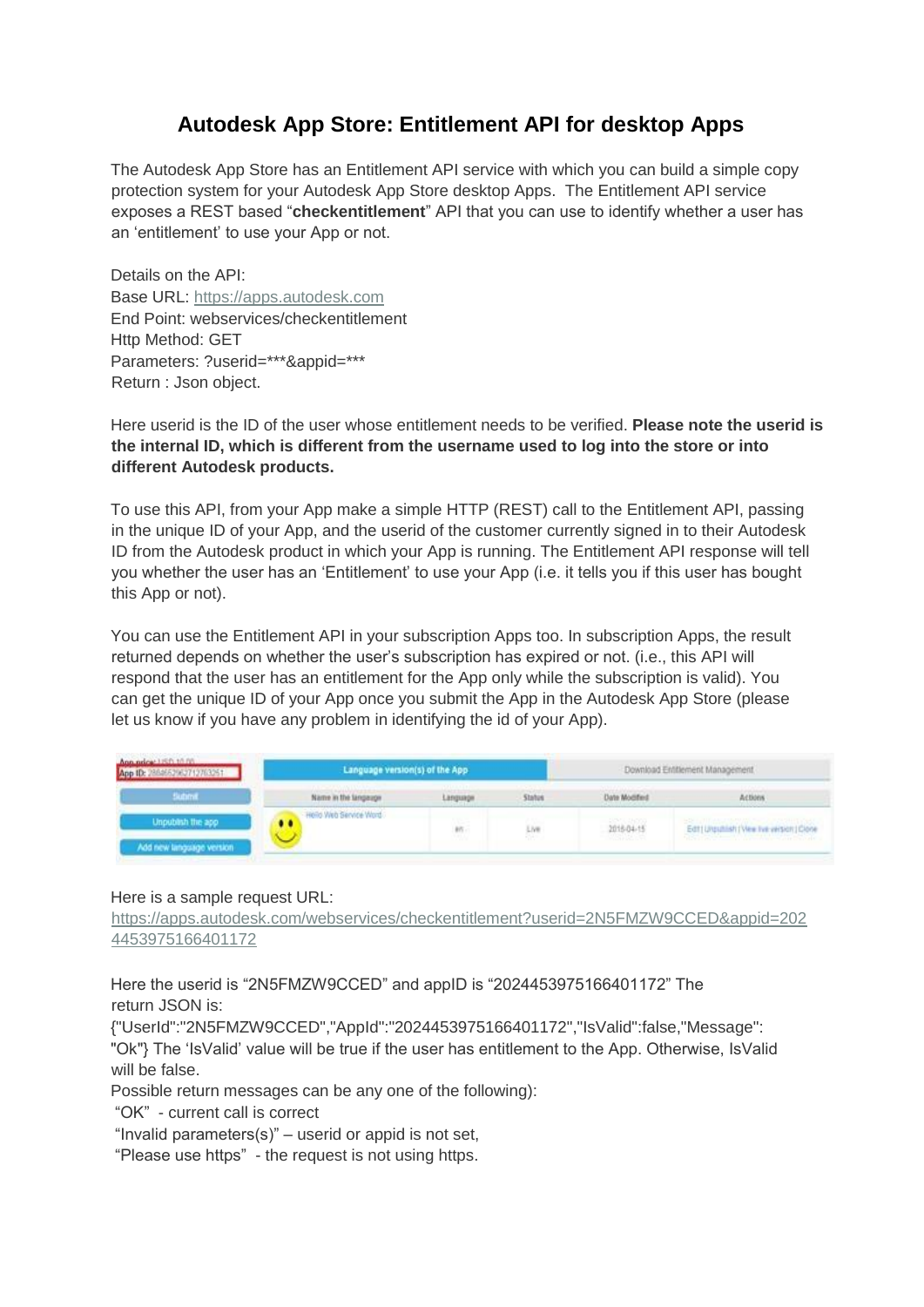### **How Does the Entitlement API work?**

To download any App from the Autodesk App store users' needs to sign-in to the Autodesk App Store using an Autodesk account as shown below:



This (signing by users) allows the Autodesk App Store to maintain a list of users who have downloaded the App from the store. The Entitlement API makes use of this list to tell you whether the user has an 'entitlement' to use your App or not.

# **How to use the Entitlement API from your App**

As explained above, you need the information below to use the entitlement API

- 1. User ID
- 2. App ID

Your App ID can be obtained once you submit the App in the Autodesk App Store. This ID will remain the same for the life of your App in the Autodesk App Store.

Now, you can use the appropriate method/API depending upon the Autodesk product to get the user ID from your App.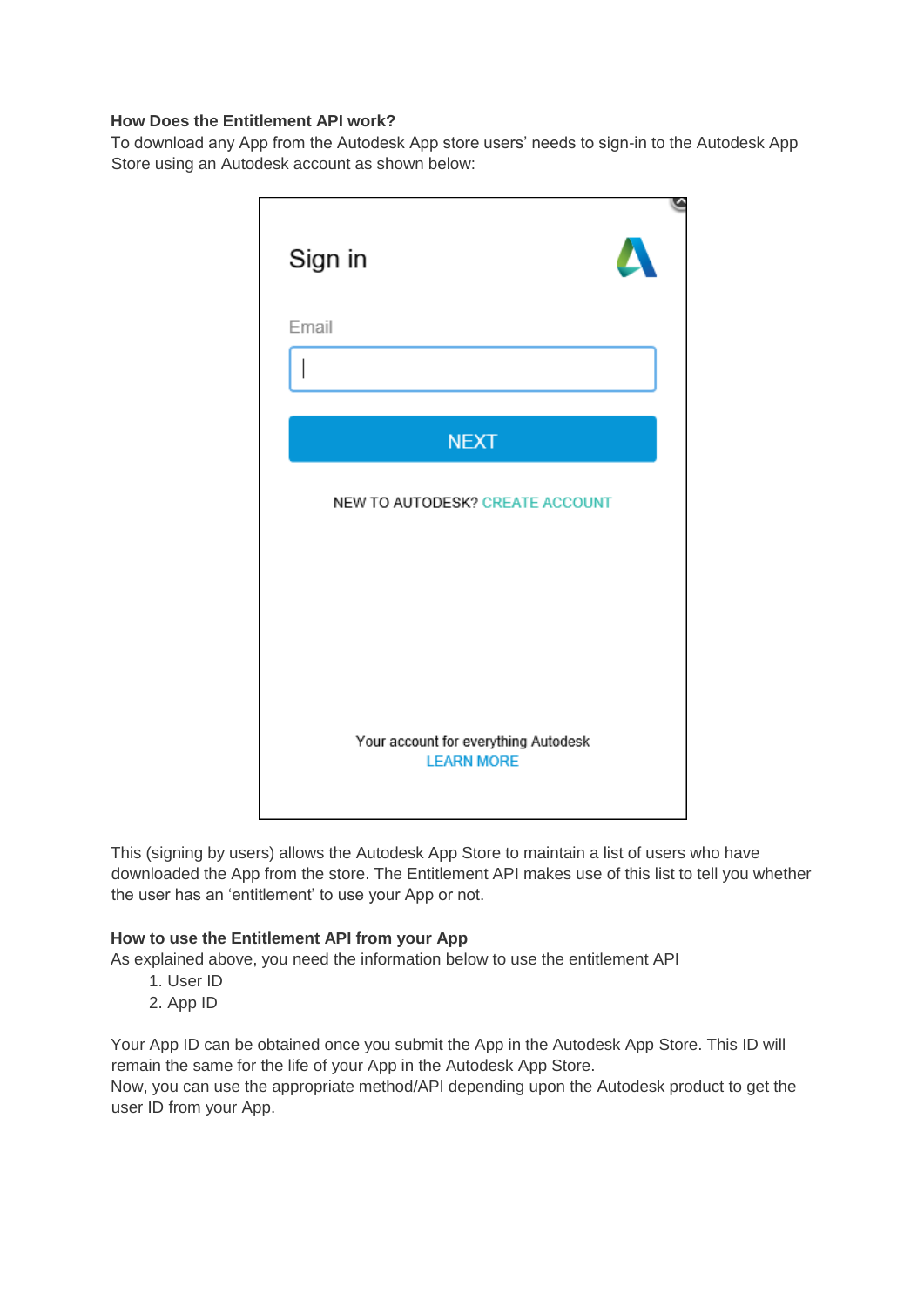| <b>Product</b>              | <b>API</b>                                                                                                                                                                                                                         |
|-----------------------------|------------------------------------------------------------------------------------------------------------------------------------------------------------------------------------------------------------------------------------|
| AutoCAD $(\&$<br>verticals) | Read system variable "ONLINEUSERID"                                                                                                                                                                                                |
| Revit                       | Use API Application. Login UserId.                                                                                                                                                                                                 |
| Inventor                    | Use unmanaged "AdWebServices" API, "GetUserId" in .NET<br>[DllImport("AdWebServices", EntryPoint = "GetUserId",<br>$CharSet = CharSet$ . Unicode)]<br>private static extern int AdGetUserId(StringBuilder userid, int buffersize); |

Using User ID and App ID, make the REST call in your App to identify the entitlement of the user. Below is some sample code. Here we are using the [RestSharp](http://restsharp.org/) library to simplify the use of REST API in C#.

# **AutoCAD (& AutoCAD verticals)**

```
[CommandMethod("CheckEntitleAutoCAD")] 
static public void CheckEntitleAutoCAD() 
{ 
   String _appID = "2024453975166401172"; 
   //Steps to get the user id 
   String _userID = Application.GetSystemVariable("ONLINEUSERID") as String; 
   //Not logged in with Autodesk Id, hence we can not get user id 
if (_userID.Equals("")) 
   { 
     return; 
   } 
   //check for online entitlement 
   RestClient client = new RestClient("https://apps.autodesk.com"); 
RestRequest req = new RestRequest("webservices/checkentitlement"); 
req.Method = Method.GET; req.AddParameter("userid", userID);
   req.AddParameter("appid", _appID);
```
ServicePointManager.ServerCertificateValidationCallback += (sender, certificate, chain, sslPolicyErrors) => true;

IRestResponse<EntitlementResult> resp = client.Execute<EntitlementResult>(req);

```
 if (resp.Data != null && resp.Data.IsValid) 
 { 
   //User has downloaded the App from the store and hence is a valid user... 
   } 
   else 
 { 
   //Not a valid user. Entitlement check failed. 
   }
```

```
}
```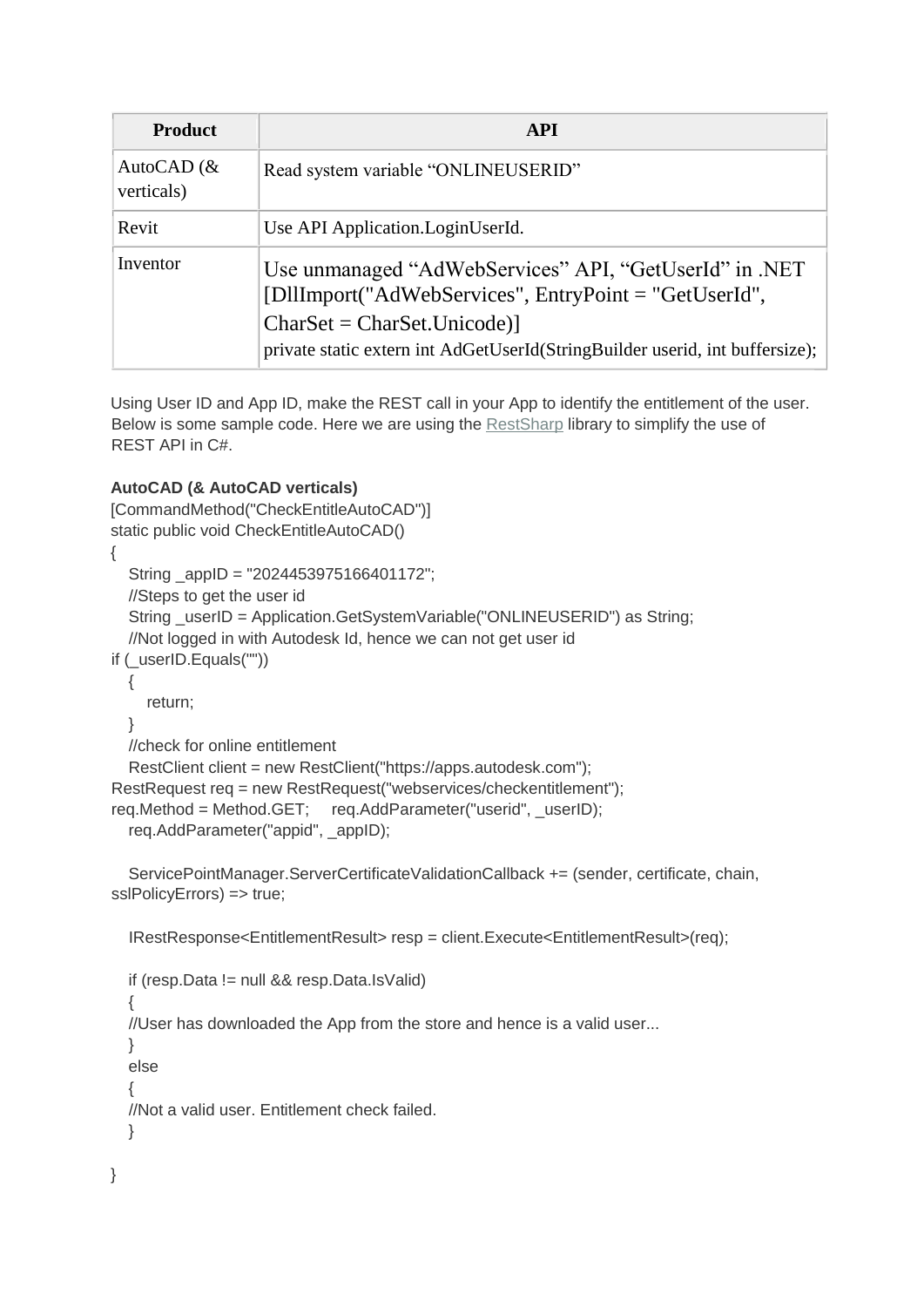```
[Serializable] 
      public class EntitlementResponse 
      { 
         public string UserId { get; set; } 
public string AppId { get; set; } 
public bool IsValid { get; set; } 
         public string Message { get; set; } 
      }
```
#### **Revit:**

```
//Set values specific to the environment public const string
_baseApiUrl = @"https://apps.autodesk.com/"; //This is the id of 
your app.
```

```
 public const string _appId = @"2024453975166401172";
```
//Command to check an entitlement

 public Autodesk.Revit.UI.Result Execute(ExternalCommandData commandData, ref string message, Autodesk.Revit.DB.ElementSet elements)

{

```
 //Get the top elements 
 UIApplication uiApp = commandData.Application; 
 Application rvtApp = uiApp.Application;
```
//Check to see if the user is logged in.

```
if(!Application.IsLoggedIn) {
```

```
 TaskDialog.Show("Entitlement API", "Please login to Autodesk 360 first\n"); 
return Result.Failed;
```
}

```
 //Get the user id, and check entitlement 
string userId = rvtApp.LoginUserId; bool
isValid = Entitlement(_appId, userId);
```

```
 if (isValid) 
 { 
   //The user has a valid entitlement 
   //<YOUR HANDLER CODE HERE> 
 }
```

```
 //For now, just display the result 
string msg = "userId = " + useful
```

```
+ "\nappId = " + _appId
```

```
 + "\nisValid = " + isValid.ToString(); 
 TaskDialog.Show("Entitlement API", msg);
```

```
 return Result.Succeeded;
```

```
 }
```

```
 ///======================================================== 
 /// URL: https://apps.autodesk.com/webservices/checkentitlement
```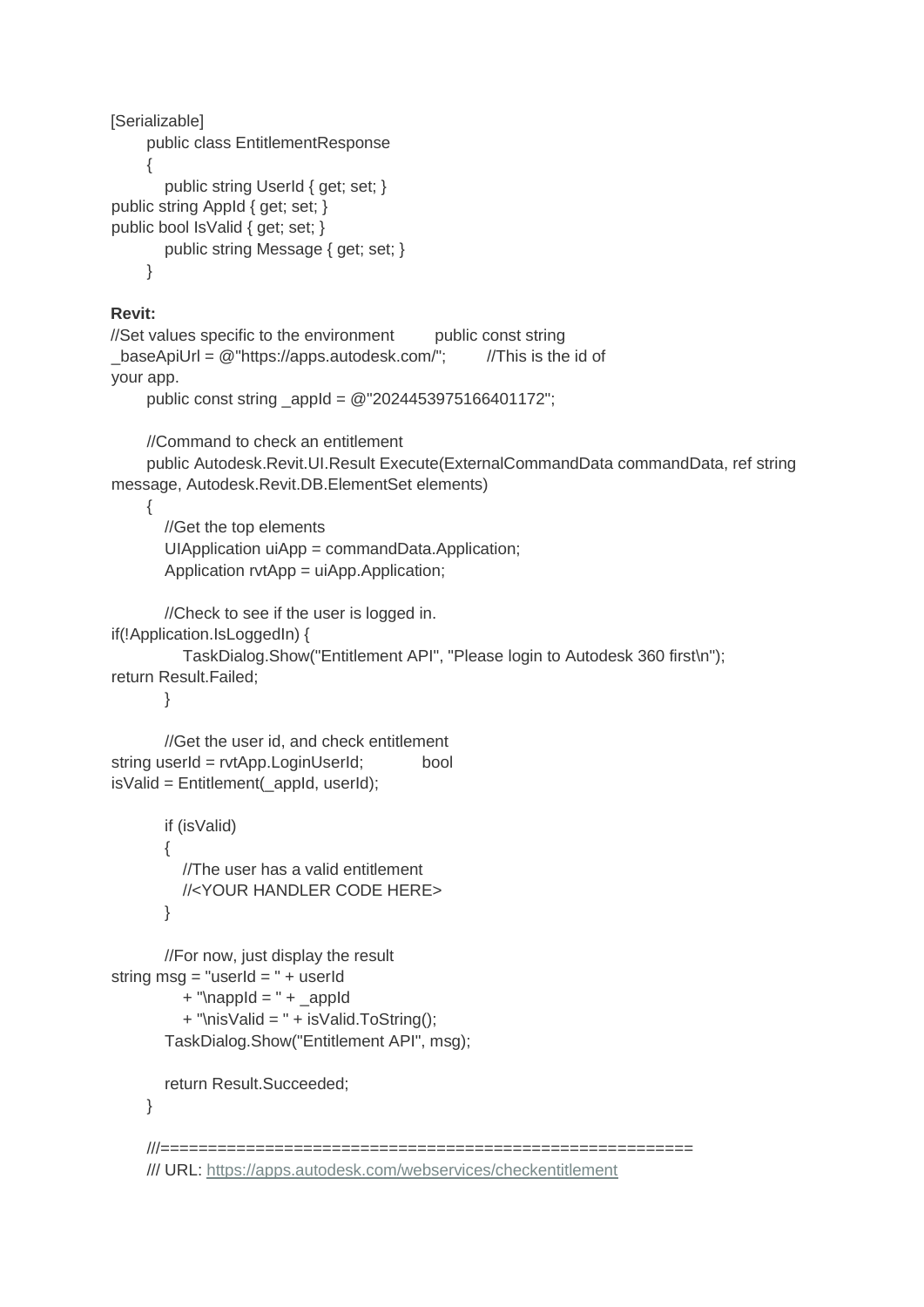```
 /// 
      /// Method: GET 
      /// 
      /// Sample response 
     \frac{1}{2} /// "UserId":"2N5FMZW9CCED", 
      /// "AppId":"2024453975166401172", 
      /// "IsValid":false, 
      /// "Message":"Ok" 
     /// }
      /// ======================================================== 
      private bool Entitlement(string appId, string userId) 
 { 
        //REST API call for the entitlement API. 
        //We are using RestSharp for simplicity. 
        //You may choose to use another library. 
        //(1) Build request 
var client = new RestClient();
        client.BaseUrl = new System.Uri(_baseApiUrl); 
        //Set resource/end point 
var request = new RestRequest(); 
        request.Resource = "webservices/checkentitlement"; 
request.Method = Method.GET; 
        //Add parameters 
        request.AddParameter("userid", userId); 
        request.AddParameter("appid", appId); 
        //(2) Execute request and get response 
        IRestResponse response = client.Execute(request); 
        //Get the entitlement status. 
       bool is Valid = false;
        if (response.StatusCode == HttpStatusCode.OK) 
        { 
           JsonDeserializer deserial = new JsonDeserializer(); 
EntitlementResponse entitlementResponse = 
deserial.Deserialize<EntitlementResponse>(response); 
isValid = entitlementResponse.IsValid; 
        } 
        // 
        return isValid; 
      } 
[Serializable] 
      public class EntitlementResponse 
      {
```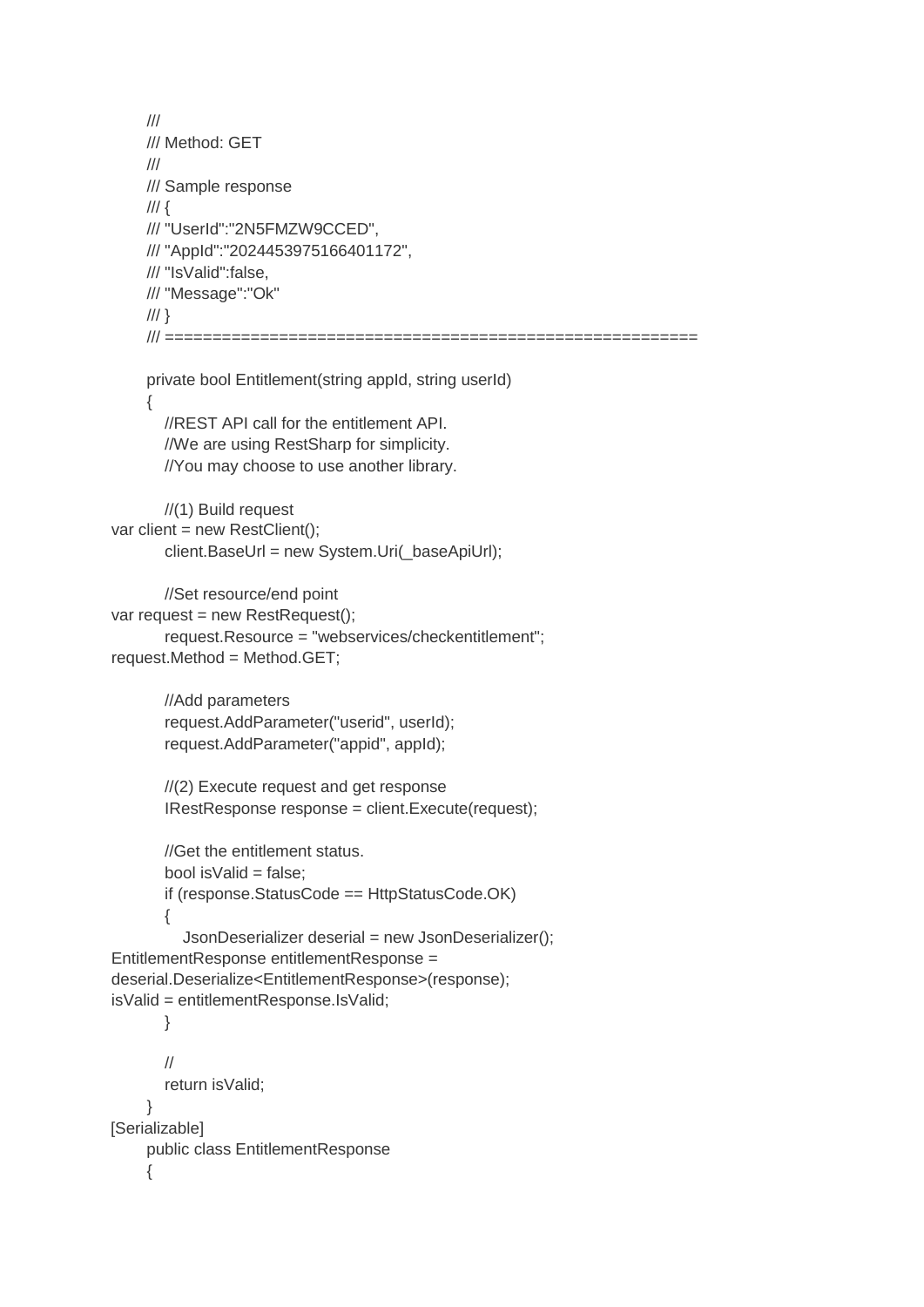```
 public string UserId { get; set; } 
public string AppId { get; set; } 
public bool IsValid { get; set; } public
string Message { get; set; } 
      }
```
**Inventor:** (see [Remarks](#page-7-0) if your tool works with Inventor 2020) class WebServicesUtils

{

 [DllImport("AdWebServices", EntryPoint = "GetUserId", CharSet = CharSet.Unicode)] private static extern int AdGetUserId(StringBuilder userid, int buffersize);

 [DllImport("AdWebServices", EntryPoint = "IsWebServicesInitialized")] private static extern bool AdIsWebServicesInitialized();

```
 [DllImport("AdWebServices", EntryPoint = "InitializeWebServices")] 
private static extern void AdInitializeWebServices();
```

```
 [DllImport("AdWebServices", EntryPoint = "IsLoggedIn")] 
private static extern bool AdIsLoggedIn();
```

```
 [DllImport("AdWebServices", EntryPoint = "GetLoginUserName", CharSet = 
CharSet.Unicode)]
```
private static extern int AdGetLoginUserName(StringBuilder username, int buffersize);

```
internal static string GetUserId()
```

```
 int buffersize = 128; //should be long enough for userid 
StringBuilder sb = new StringBuilder(buffersize); int
len = AdGetUserId(sb, buffersize); sb.Length = len;
```
return sb.ToString();

}

{

```
 internal static string _GetUserName()
```

```
 { 
    int buffersize = 128; //should be long enough for username 
StringBuilder sb = new StringBuilder(buffersize); int len =
AdGetLoginUserName(sb, buffersize); sb.Length = len;
```

```
 return sb.ToString(); 
 }
```

```
 public static string GetUserId(out string userName) 
 { 
    AdInitializeWebServices();
```

```
 if (!AdIsWebServicesInitialized()) 
  throw new Exception("Could not initialize the web services component.");
```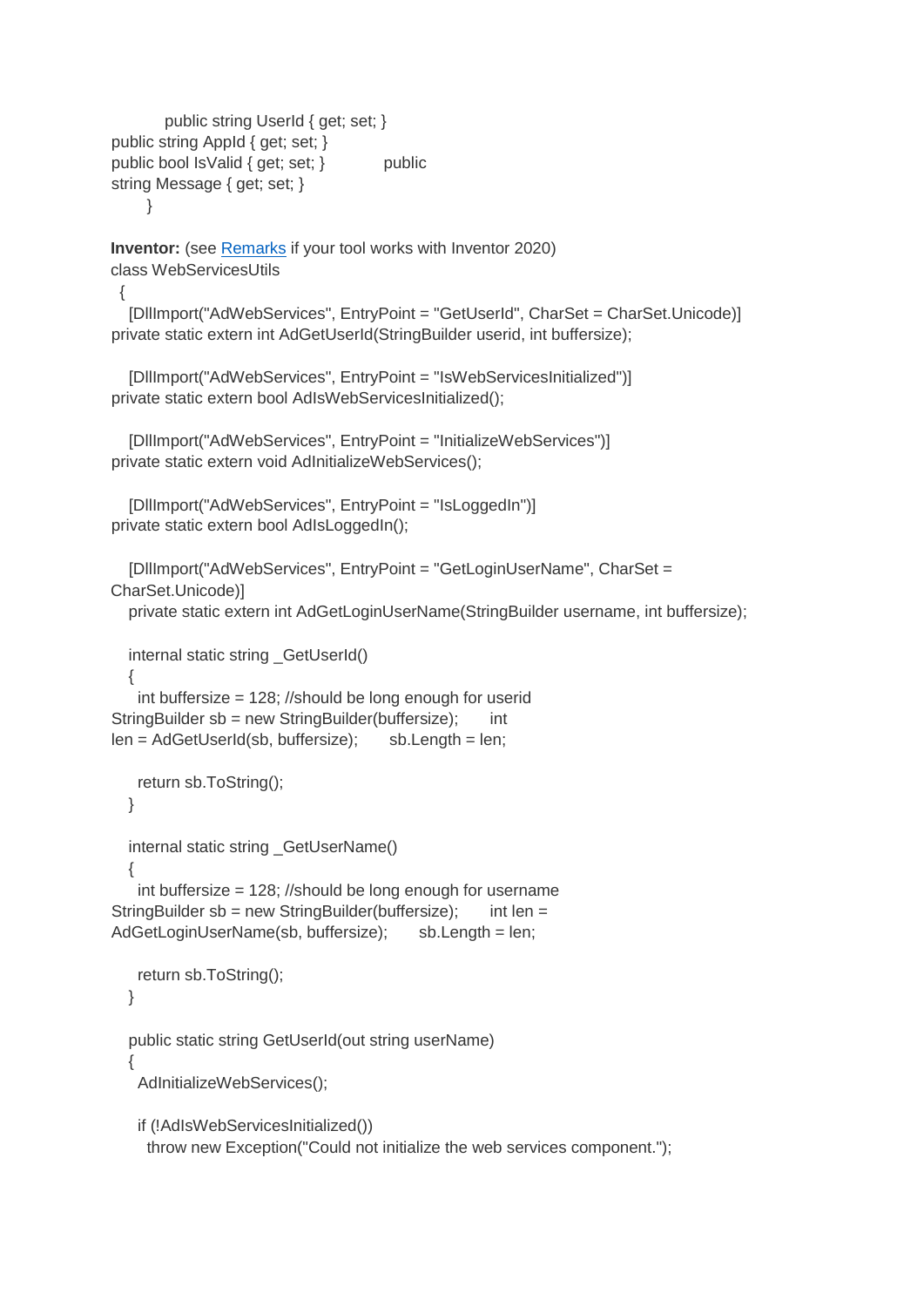```
 if (!AdIsLoggedIn()) 
      throw new Exception("User is not logged in."); 
   string userId = GetUserId();
   if (userId == "")
      throw new Exception("Could not get user id."); 
    userName = GetUserName();
    if (userName == "") 
      throw new Exception("Could not get user name."); 
    return userId; 
   } 
  } 
//inside your command check for the entitlement 
   String _appID = "2024453975166401172"; 
  //Steps to get the user id string userName; string userID
= WebServicesUtils.GetUserId(out userName); //Not logged 
in with Autodesk Id, hence we can not get user id if
(_userID.Equals("")) 
   { 
      return; 
   } 
   //Check for online entitlement 
   RestClient client = new RestClient("https://apps.autodesk.com"); 
RestRequest req = new RestRequest("webservices/checkentitlement"); 
req.Method = Method.GET; req.AddParameter("userid", userID);
req.AddParameter("appid", appID);
  ServicePointManager.ServerCertificateValidationCallback += (sender, certificate, chain,
sslPolicyErrors) => true;
   IRestResponse<EntitlementResult> resp = client.Execute<EntitlementResult>(req); 
   if (resp.Data != null && resp.Data.IsValid) 
 { 
   //User has downloaded the App from the store and hence is a valid user... 
   } 
else 
   { 
   //Not a valid user. Entitlement check failed. 
   } 
[Serializable] 
      public class EntitlementResponse 
      { 
        public string UserId { get; set; } 
public string AppId { get; set; }
public bool IsValid { get; set; } 
        public string Message { get; set; } 
      }
```